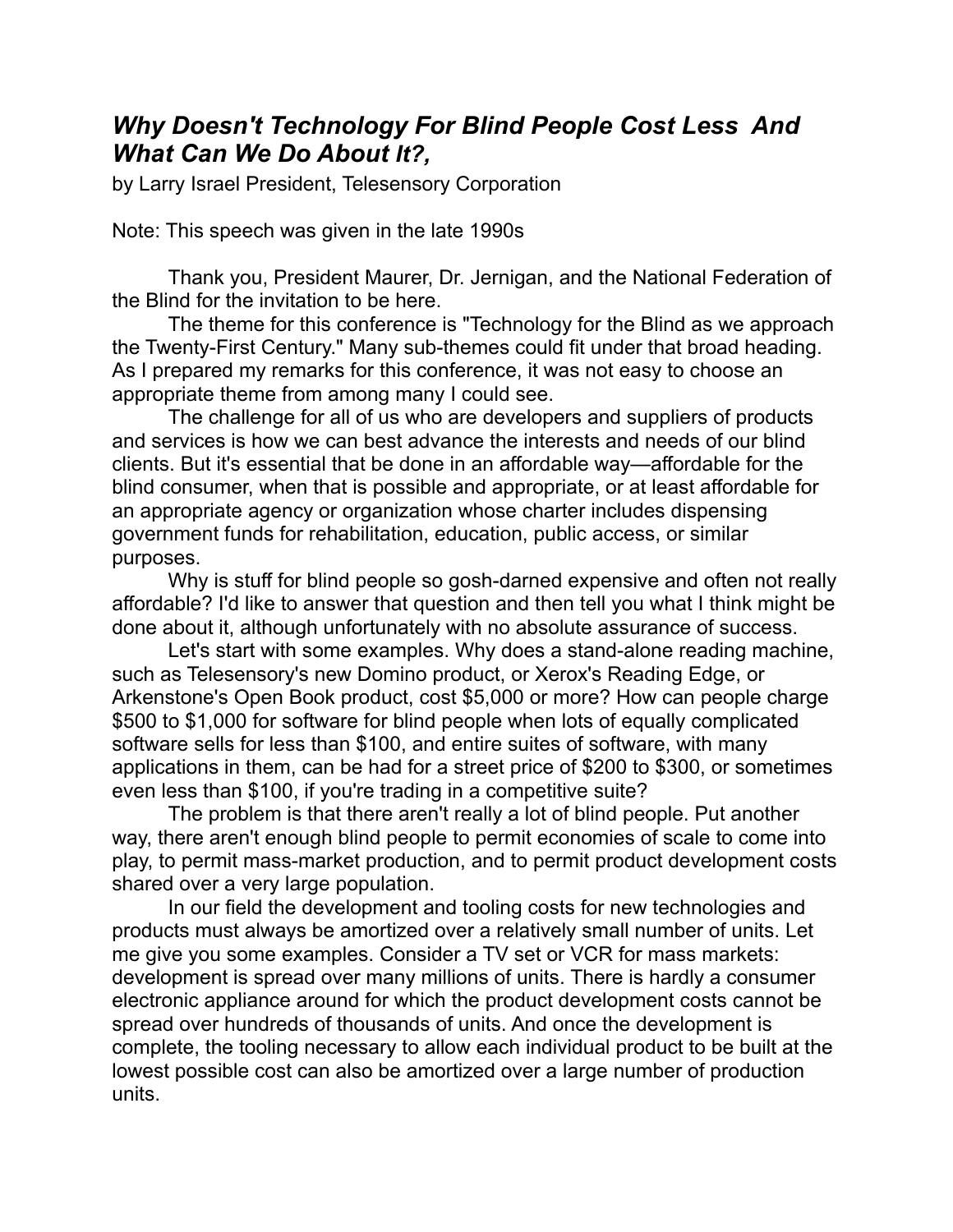By comparison, one of the most popular electronic devices in our field, Telesensory's Aladdin video magnifier for people with low vision, involved about a million dollars in product development cost and nearly another million dollars in what we call "hard tooling," to permit the individual products to be made at the lowest possible cost. We wanted to set a new, lower price point in the market with a high quality product, and we did so. The basic Aladdin is priced nearly 20 percent under the Voyager, which it replaced, and nearly 30 percent lower than the Telesensory Vantage CCTV reading machine, which it also replaced. It's the lowest price full-featured quality unit on the market, worldwide; and, to give our customers greater comfort, we also added a five-year warranty, which is unheard of in most any industry.

But even so we had to take a considerable risk because, if our startup costs could not be spread over a fairly large number of units, this would have been a losing proposition for Telesensory. Fortunately our market planning was correct, and our unit volume—the number of units we sold—jumped 53 percent in the first year after Aladdin was introduced.

In the area of products for people who are totally blind, especially Braillerelated products, it's even tougher. To sell as many as 500 to 600 units a year of a particular product using Braille output is a challenge to most manufacturers in this field, and that's a very small number of products over which development costs and hard tooling can be spread. As a result, Braille products seem very expensive, and they are!

We can imagine what it would be like if 100,000 Braille displays were being produced every year, such as the refreshable Braille line displays of the type made by Telesensory, Alva, Blazie, and a host of European companies. We could expect costs to drop significantly, probably by at least 50 percent, and perhaps even more.

That's likely to remain just a dream, unless someone comes up with a significant advance in Braille-cell technology. And even that is unlikely, because the potential volume is not enough to justify the kind of investment which might produce a low-cost Braille cell. That's what's called a vicious circle, and it's been with us for as long as people have tried to apply technology to meet the needs of blind people more effectively.

So there's a problem I've described: there aren't a lot of blind people, so there isn't a large potential user base over which to amortize the costs of product development and tooling. The result? We don't get substantially lower-cost products, as we'd like to have.

I've always hated describing problems without at least trying to offer some sort of solution, or at least a path to be followed. So I'll do that here as well and describe an approach to product development and to the application of technology to meeting the needs of blind people better, which I think has some reasonable potential for getting around the dilemma I've just described—at least in some cases.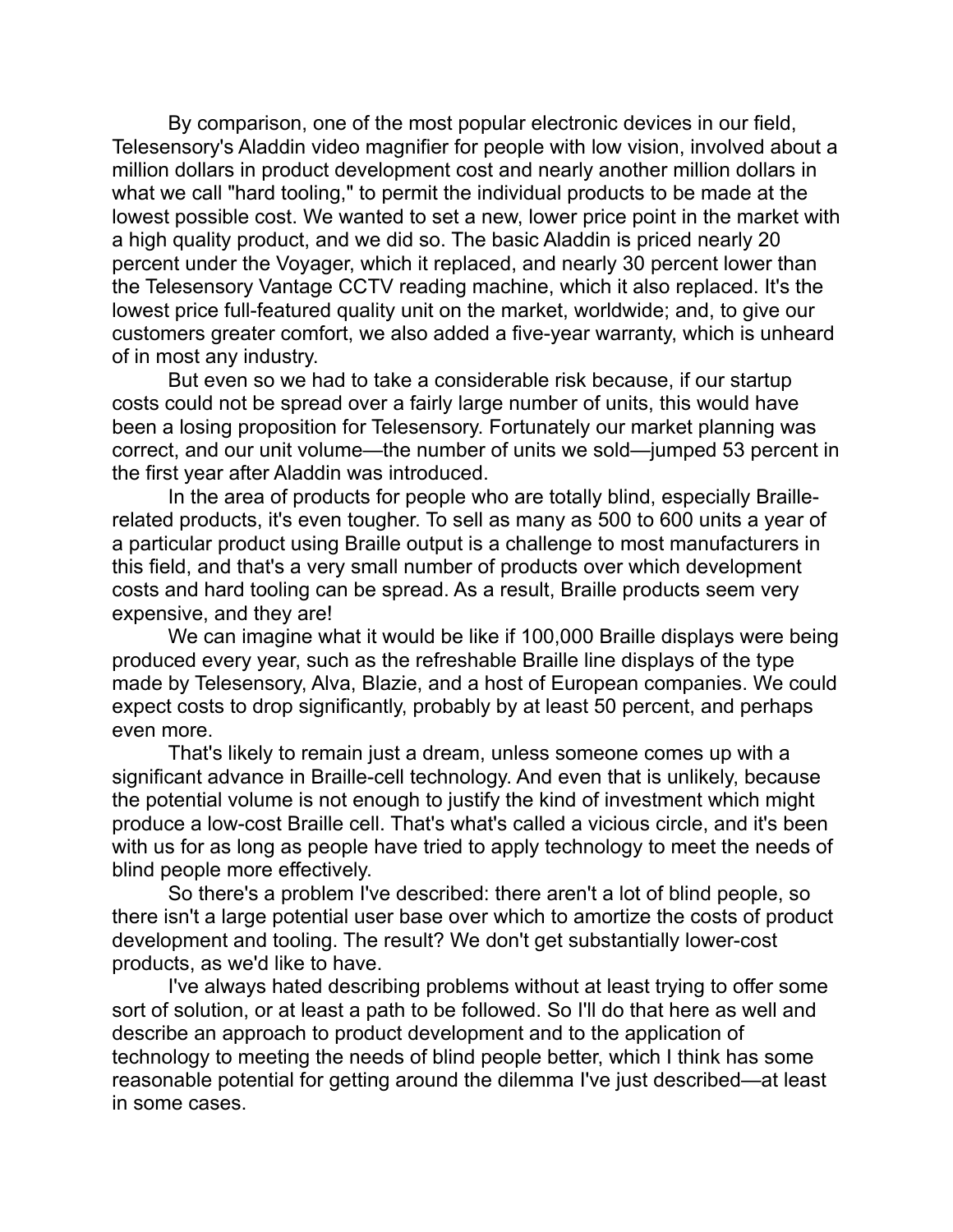Let me approach this topic by describing two product developments with which most of you will be familiar. Many years ago Telesensory designed and produced what I believe was the world's first talking calculator. It was called "Speech Plus," and many of them are still in use today. It was relatively bulky, had limited battery life, had limited functions, and sold for what seemed like the enormous price of \$395. That's probably equivalent to nearly a thousand dollars today.

Telesensory sold around 15,000 of the Speech Plus calculators over a period of a few years. Then what happened? You know the story: our Japanese friends came out with talking calculators for the mass market, initially priced under \$100, and I understand you can get some today for prices as low as \$29. Perhaps they were not as well-optimized for the needs of blind people as was the Speech Plus calculator, but who was going to complain, with that enormous price difference?

What's going on here? Was Telesensory ripping off its blind consumers? Of course not! Telesensory's direct internal costs were well in excess of a hundred dollars. The profit level made on the product was reasonable, not excessive. But Telesensory did not have the wherewithal or perhaps did not have the means to attempt to develop a talking calculator which could be sold profitably for less than a hundred dollars in large volumes to mass markets. As soon as the Japanese entered the market, Telesensory dropped out. Well that was a success story for Telesensory for a while, but eventually it had to be abandoned.

Let's look at another example. Ray Kurzweil, whose name is familiar to all of you, invented reading machines for blind people. Initially they cost \$50,000 or more, well beyond the reach of virtually all blind people, and even unaffordable to public agencies for individual client use.

Many years later Xerox acquired Ray Kurzweil's company. Still, almost no reading machines were sold, despite massive subsidies by the Xerox Foundation to place machines in various libraries. It was still beyond the reach of the ordinary blind consumer or even of most rehabilitation agencies.

What changed this picture? First, ask yourselves the question: why did Xerox buy Ray Kurzweil's company? Do you think it was because they wanted to enter the field of products for blind people? Think again. Their motivation, from a business perspective, was clearly to obtain access to optical character reading technology for general office use. The product for blind people was an incidental by-product, which they continued to produce, but in which they have invested very modest development resources since then. There's not been much new in that field for quite some number of years, except for a Telesensory product which I'm going to talk about before I'm through. In fact, Xerox's adaptive devices division was, according to industry information, on the market to be sold for quite a period of time, although I don't know whether that's the case at present. Xerox wasn't a bad corporation because of this—it just didn't make business sense for such a large corporation to invest money in such a low-volume industry.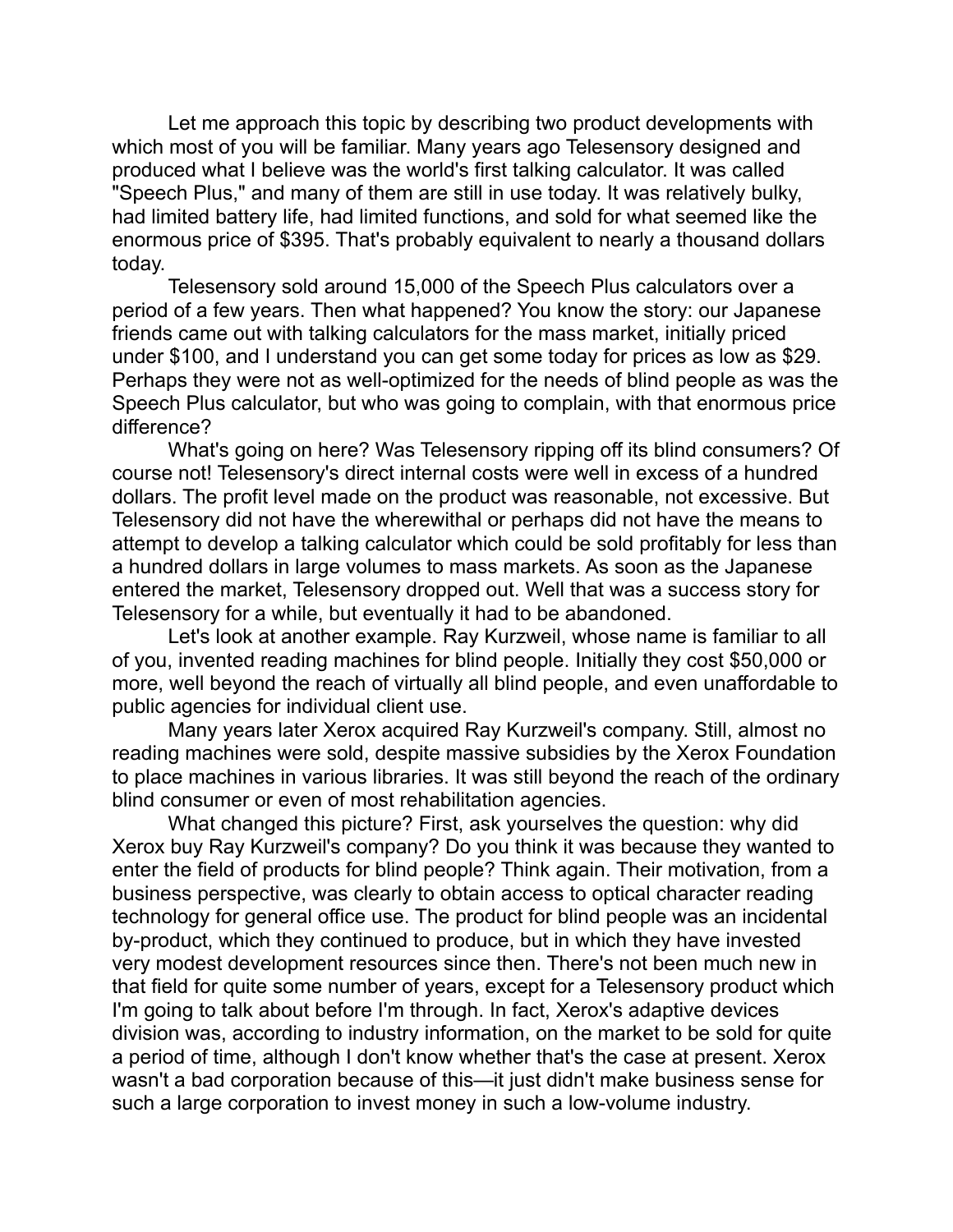Even so, reading machine prices have dropped from \$50,000 in Kurzweil's early days to \$5,000 or so for stand-alone systems today and \$1,000 for the software alone to be used with your own PC and scanner.

Now we begin to see the answer. We begin to see what it is that can make technological wonders available to blind people—and not at a high price, but at reasonable prices which can be afforded by ordinary consumers, or at least by the rehabilitation agencies whose mission is to help blind consumers obtain jobs and lead fuller and more independent lives. The key is the connection between mass-market technology and the unique needs of blind people.

Video magnifiers, so common today, would not have been possible were it not for the growth of the market which uses video cameras for inexpensive highvolume applications, such as security and surveillance in parking lots, office buildings, and residences, as well as countless other applications. There are not enough low-vision people to justify the development and production of low-cost cameras, but by using cameras developed for mass-market applications, a whole new industry was born in the early 70's.

Similarly, Ray Kurzweil's invention could never have been made affordable, as it is today, were it not for the development of personal computers and scanners for mass markets unrelated to the needs of blind people.

"Well, that's great!", you might say. "So we're just supposed to sit around and wait for the technological crumbs to fall off the consumer mass-market table." That would be a dismaying scenario, if that were the only way we could hope for truly significant advances in our field, since we would all be doomed to follow, not lead. In addition, we'd be subject to the problems still being experienced with, for example, Windows 95 access, where the mass-market product, Windows 95, just won't work for blind people without significant adaptation, which remains costly and sometimes inefficient or kludgey.

There is, I think, another approach which developers of products for blind people can take. That involves tying in other needs—needs which aren't directly the needs of blind people—in order to support the kind of product development which will nonetheless benefit significant numbers of blind people. For example, if Telesensory had been able to develop speech technology in such a way that talking calculators became a desirable appliance for everyone, not just blind consumers, the cost of talking calculators might have been reduced at an earlier stage. Unfortunately that didn't happen.

Let me give a more pointed example using some of Telesensory's newer products as an example. Last month, at the Closing the Gap convention in Minneapolis, we conducted private showings of a new device we call Domino. It's the world's first battery-powered, truly portable reading machine for blind people, weighing only fourteen to fifteen pounds and the size of a briefcase. It's lighter, smaller, faster, and easier to use than Xerox's Reading Edge, which had previously been the closest the world had seen to a portable reading machine for blind people and, at twenty-seven pounds or so, not truly portable.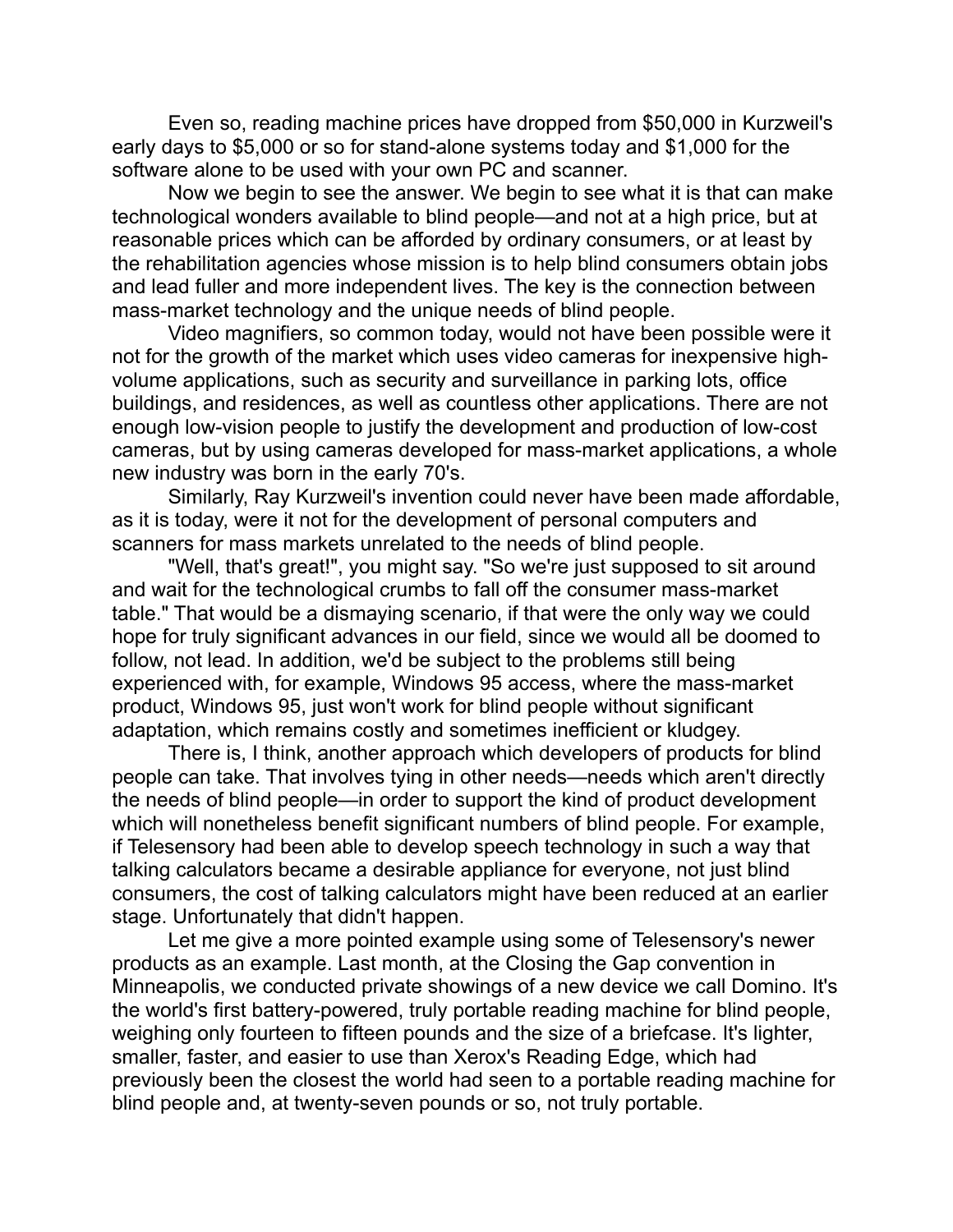We're putting Domino on the market at less than \$5,000, which is a fair price and less than anything which is even remotely comparable to it. But even at that price, it won't be a very profitable product for us, and we need profits to pay for development and tooling costs, so that we can keep on doing good things. Are we crazy? No, we're not crazy. We're just betting again, as we did with Aladdin, that we've got some ideas which will have applicability in such a way that we can substantially increase the market base for this product. We want to sell Domino—or parts of it, or other products based on some of its unique and patent-pending technology—to people who aren't blind for other applications. If we're successful in doing that—and, remember I said it's a bit of a gamble— then we think we can lower the cost of Domino in the future so that blind people can benefit immensely.

This is an example of what I mean by trying to create crossover applications between what we do that benefits blind people and finding other applications for the same products and technology for people who aren't blind.

Another example of the same concept at work is our recently-introduced Marco (as in "Marco Polo"). This is an audible-signage navigation system for blind people. Here there are two parts to the story. First, it's of equal benefit to people who have low vision. With the much broader audience and market that provides, we've been able to make a commitment to considerably reduced pricing for the Marco products, which will benefit blind people as well. The second major part of this story is that the part of a Marco system which a blind or low vision person would want to buy—the receiver—costs less than \$100. We've designed the system so that the greater part of the cost is in the transmitter, or audible sign, and that's the part that someone else (a building owner or transitsystem operator) will need to buy and install. This also operates to hold down the ultimate system cost for the blind user.

Finally, there's one other observation I'd like to make. As many of you know, Telesensory decided, with considerable regret, that the time had come to stop producing the Optacon, the world's first electronic reading appliance for blind people. There are many Optacon-lovers who have lobbied for continuation of the Optacon or some sort of new development to provide the same functions. Deane Blazie and others are working to see if that can possibly be done. I think this effort, while commendable for what it tries to accomplish for blind people, is misguided in the path it takes. The Optacon will never be used by truly large numbers of people. If one believes, as I do, that resources are finite and limited and that development funds spent in one place are therefore unavailable to achieve more in some other place, and that sometimes-difficult choices need to be made, then the consequence is clear: money spent on low-volume technology to try to replace the Optacon is money which cannot be spent on other technological advances which have far greater potential to help blind people. If small amounts of government funding are used as seed money, perhaps the cost is moderate. But it still leaves the problem of commercialization,